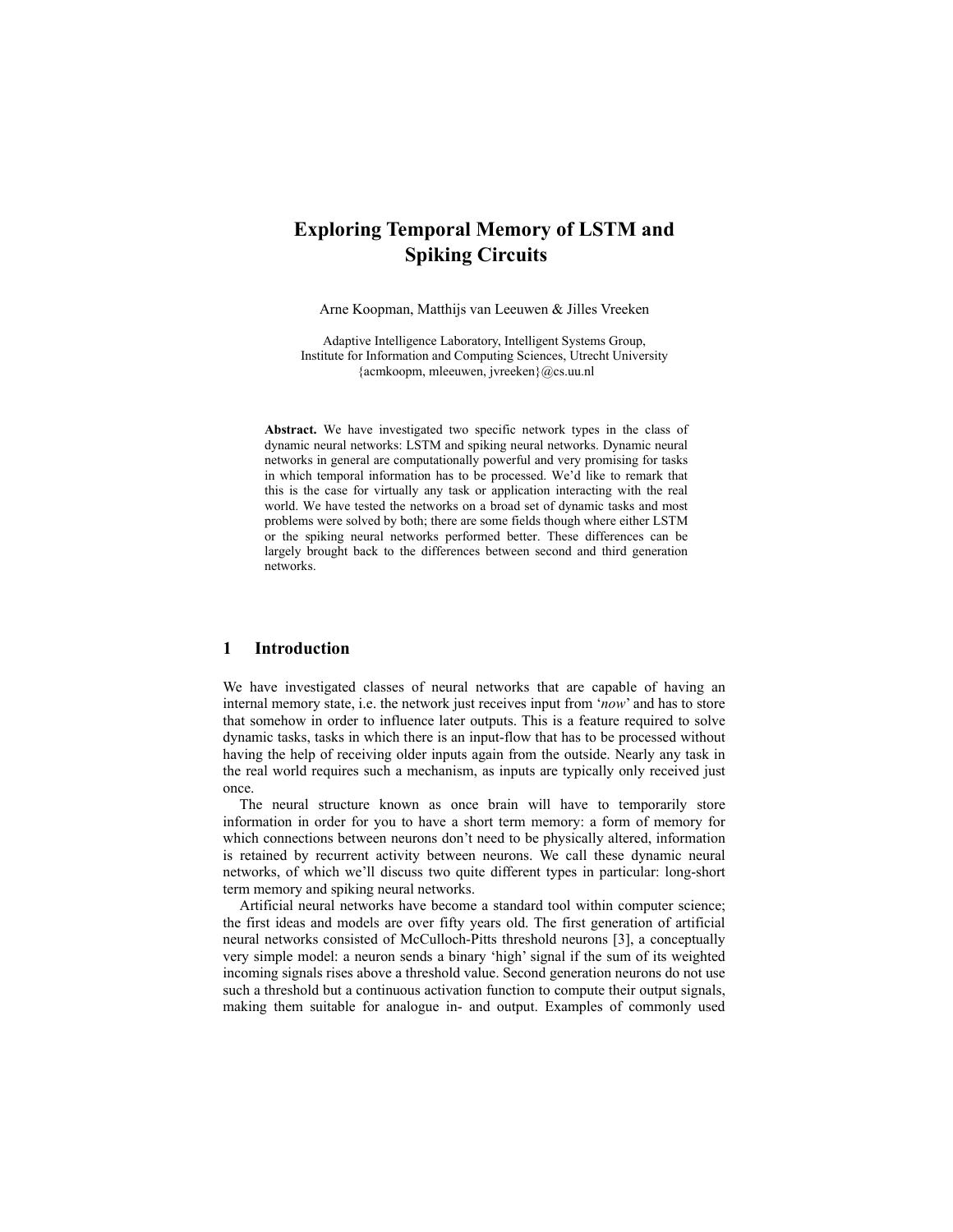activation functions are the sigmoid and hyperbolic tangent. Typical examples of neural networks consisting of neurons of these types are feed-forward and recurrent neural networks.

Real neurons have a base firing-rate (an intermediate frequency of pulsing) and continuous activation functions can model these intermediate output frequencies. Hence, neurons of the second generation are more biologically realistic and powerful than neurons of the first generation [15]. Also, real neurons use individual pulses as signals, short voltage spikes that excite connected neurons. Neuron models of the first two generations do not employ these; for sake of simplicity their output signals are typically single analogue values between 0 and 1. These signals can be seen as normalised firing rates (frequencies) of the neuron. This is a so-called rate coding, where a higher average rate of firing correlates with a higher output signal. Due to such an averaging window mechanism the output value of a neuron can be calculated in iteration. After doing such a cycle for each neuron the response of the network to the input values is known.

In nearly all real-world-related tasks you need to take previously experienced inputs into account in order to determine the appropriate action or conclusion. In other words: the network needs to have some form of memory. Standard feedforward networks do not have this capability, and without tricks they cannot be used to infer temporal relations. A widely used trick is to present the network not only the current input, but also a window of previous inputs [6,7]. This solution is clearly not biologically plausible and has some major disadvantages: only temporal relations within the input-window can be detected and huge input windows are required for long term influences, overtaxing both the system and learning capabilities [10].

## **2 Recurrent Sigmoid Neural Networks**

Second generation neurons are computationally less complex than their biologically more plausible spiking counterparts and were therefore more appealing in early research, where they were used in various recurrent network topologies [5,11].

Popular training algorithms for recurrent neural networks include Back-Propagation Through Time (BPTT) and Real-Time Recurrent Learning (RTRL) [7,8,9]. A major drawback of BPTT is its need to record the whole network state, inputs, target vectors and weights during the training phase, as weight adjustment is done only after the epoch has ended. In contrast, RTRL allows for real-time weight adjustments, at the cost of losing the ability to follow the true gradient, which gives no practical limitations though [7].

To operate correctly with sigmoid networks, these algorithms require that time lags between inputs and target outputs are kept small; training becomes impossible otherwise. In second generation networks, large time lags tend to either blow the error flow up or let it vanish to zero; leading, respectively, to oscillating weights or a situation where learning does not take place at all. Several solutions to this problem of decaying error flow have been proposed [11,12], from which we have selected Long Short-Term Memory as the second generation alternative for our experiments.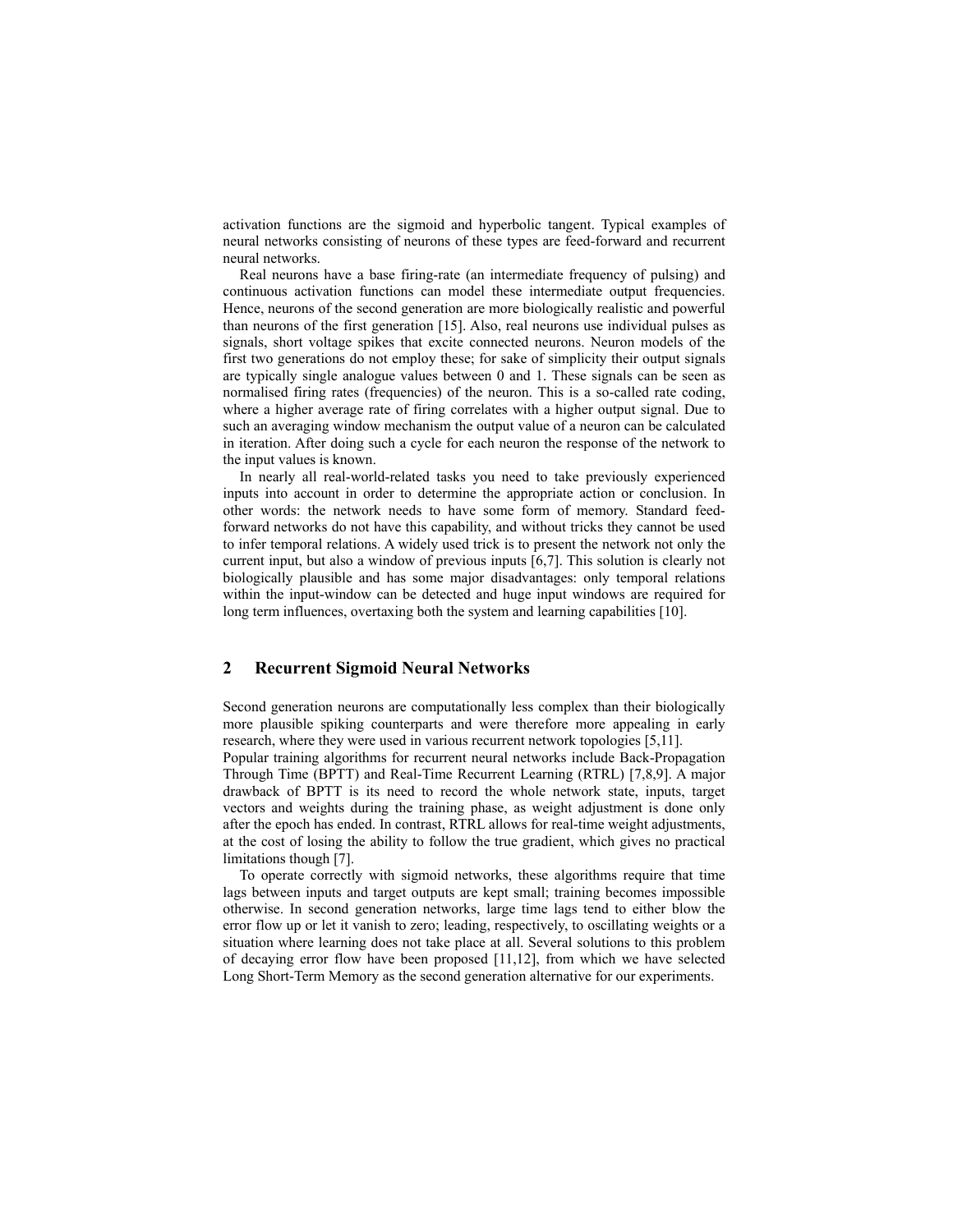**2.1 LSTM** 

An efficient method of dealing with decaying error flow is Hochreiter's Long Short Term Memory (LSTM), of which Constant Error Carrousels (CECs) are an essential element. Their basic function is to ensure a constant error flow by producing the sum of its previous and current inputs (see fig. 1). The model is explained in more detail in Hochreiter's work [12].



**Fig. 1.** The core of the LSTM network: the Memory Cell with in its centre the *Constant Error Carousel*, which ensures the constant error flow needed for learning long time dependencies [12]

Because the error flow does not suffer from decay, interactions with the outside world have to be selected with care: useful error signals have to sustain in the network and irrelevant memory content may not disrupt the current output. Especially with long time lags, time sequences potentially contain a lot of junk input, which harness the useful memory content and therefore does not benefit the learning process.

Restraining this unwanted flow is done by additional regulating gate units that scale the flow from and to the CEC. Gate units receive their input from the input, output and current network state and are trained like normal sigmoid cells to produce the scale factor. In this fashion, gate units can be trained to be selective for certain temporal events and allow the CEC to accumulate the flow of different events. The combination of input gate unit, CEC and output gate unit forms a memory (see fig. 1) cell and is able to satisfy above needs.

When the temporal sequences contain more complex spatial relations at certain time steps, it can be convenient to combine several memory cells together and give them the same temporal selectivity, which makes them focus at the same moment. This is done by grouping several memory cells together that share input and output units to form a memory block.

These memory blocks are integrated into a standard LSTM network topology, in which the input and output layer consists of sigmoid units. The memory blocks reside in the fully connected hidden layer and are optionally aided by sigmoid hidden units.

For the complete algorithm, we refer to the work of Williams et al. [7,8] for details. The LSTM networks in our experiments are trained by a truncated variant of RTRL, which compensates for the multiplicative dynamics caused by the input and output gates. Upon entering the memory cell, the error signal is scaled by the output unit and can flow through the CEC indefinitely. When it leaves the CEC, it is first scaled by the input unit, used to adjust the incoming weights and is finally truncated. In short, error signals which arrive at a memory cell do not get propagated back further in time.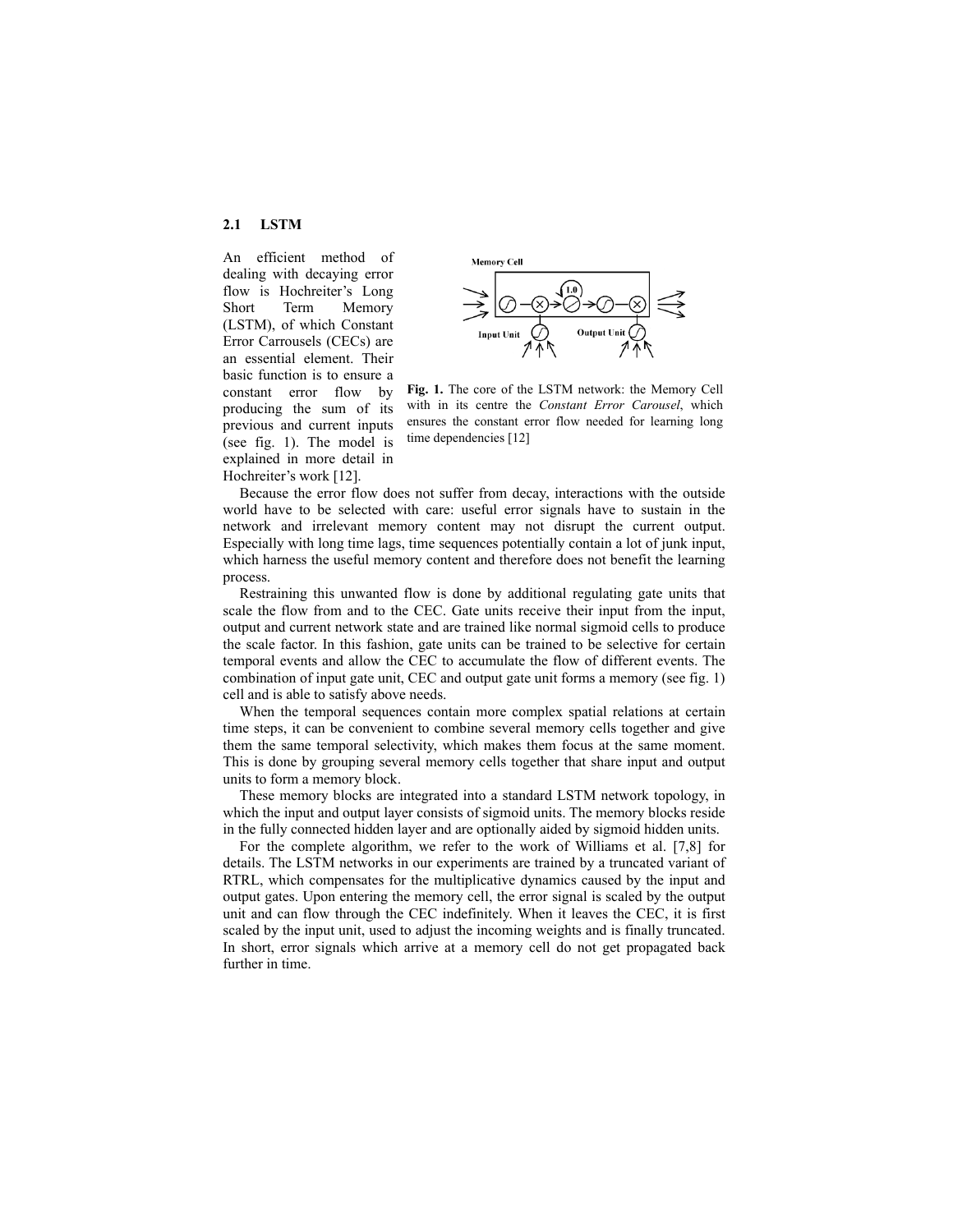#### **3 Spiking Neural Networks**

In the third generation of neural networks, the level of biological realism and computational power is raised by using individual spikes. Spiking neurons are inherently dynamic as they have an everchanging internal state: their membrane voltage. This provides the network with an internally continuous memory, allowing it to incorporate spatial-temporal information in communication and computation, like real neurons do [4,14]. So instead of using rate coding, these neurons use pulse coding: mechanisms where neurons receive and transmit individual pulses, allowing multiplexing of information as frequency and amplitude of sound [1].



**Fig. 2.** (a) Schematic drawing of a neuron. (b) Incoming post-synaptic potentials alter the membrane voltage so that it crosses threshold value  $\mathcal{G}$ ; the neuron spikes and goes into a refractory state. (c) Typical forms of excitatory and inhibitory postsynaptic potentials over time [1]

There are many different schemes for the use of spike timing information in

neural computation. We've chosen to use the spike response model, a model in the threshold-fire class of spiking neuron. It's a conceptually simple, easy to implement model that captures key elements of the biologically very realistic Hodgkin-Huxley model [1,2]. We'll cover the details of this model here, further on in this paper we will describe the adaptations we've made in our implementation.

All action potentials are look-alikes. We can therefore forget about their form and characterise them by their firing times  $t_i^{(f)}$ . The lower index *i* indicates the neuron, the upper index *f* the number of the spike. We can then describe the spike-train of a neuron as

$$
F_i = \{t^{(1)}, \dots, t^{(n)}\}
$$
 (1)

The variable  $u_i$  is commonly used to refer to the internal state, or membrane potential, of a neuron *i*. If a neuron's membrane potential crosses threshold value  $9$ from below, it generates a spike. We add the time of this event to  $F_i$ , defining this set as

$$
F_i = \{ t \mid u_i(t) = \mathcal{G} \wedge u'_i(t) > 0 \}
$$
 (2)

When a neuron generates an action potential, the membrane potential suddenly increases, soon followed by a long lasting negative after-potential (see fig. 2b). This sharp rise above the threshold value makes it is absolutely impossible for the neuron to generate another spike and is named absolute refractoriness. In the period of relative refractoriness, which we call the negative spike after-potential (SAP), it is less likely that the neuron fires again. We can model this absolute and negative refractoriness with kernel η: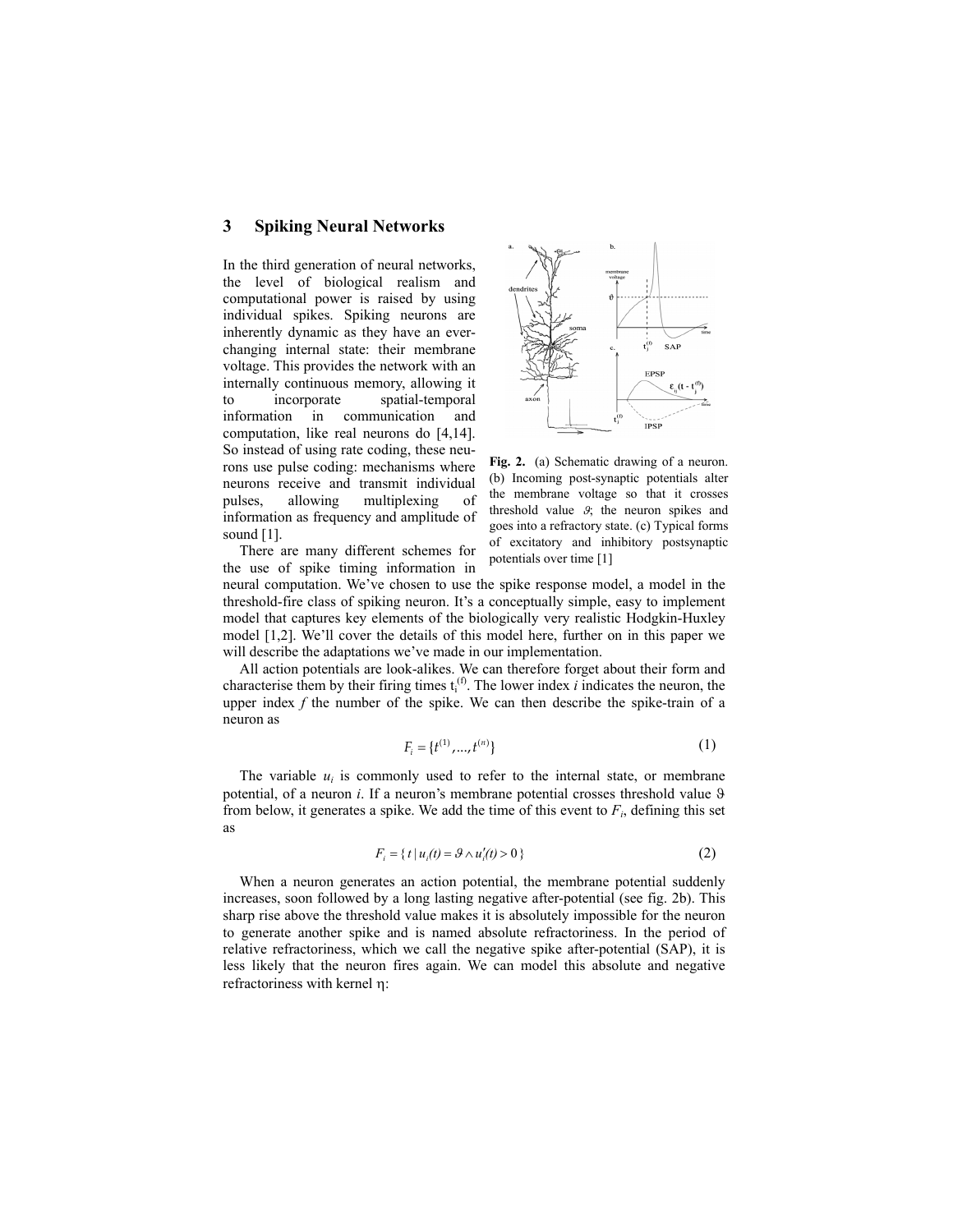$$
\eta(s) = \frac{-n_0 \exp(-\frac{s - \delta^{abs}}{t})H(s - \delta^{abs})}{-KH(s)H(\delta^{abs} - s)}
$$
(3)  

$$
H(s) = \begin{cases} 1 \text{ if } s > 0 \\ 0 \text{ if } s \le 0 \end{cases}
$$
(4)

The duration of the absolute refractoriness is set by  $\delta^{abs}$ , during which large constant *K* ensures that the membrane potential is vastly above the threshold value. Constant  $n_0$  scales the duration of the negative after-potential. Having a description of what happens to a neuron when it fires, we need one for the effect of incoming postsynaptic potentials.

$$
\varepsilon_{ij}(s) = \left[ \exp\left( -\frac{s - \Delta^{ij}}{\tau_m} \right) - \exp\left( -\frac{s - \Delta^{ij}}{\tau_s} \right) \right] H(s - \Delta^{ij}) \tag{5}
$$

In equation 5,  $\Delta^{ij}$  defines the transmission delay (axons and dendrites are fast, synapses relatively slow) and  $0 \leq \tau_s \leq \tau_m$  are time constants defining the duration of the effect of the postsynaptic potential. We use variable  $w<sub>ii</sub>$  to model the synaptic efficacy or weight; with which we also can model inhibitory connections by using values lower than zero.

Neurons of the second generation work in the iterative, clock-based manner of digital computers, but can deal with analogue input values; we can quite easily feed input neurons with digitised values from a dataset or a robot-sensor. We cannot just insert such values into a spiking neuron and we will have to affect the membranevoltage directly according to these values. This is done by  $h^{\text{ext}}(t)$  that describes all external influences to the neuron's membrane potential.

$$
h(t) = h^{ext}(t) + \sum_{j \in \Gamma_i} \sum_{t_j^{\scriptscriptstyle{(i)}} \in F_j} w_{ij} \varepsilon_{ij} (t - t_j^{\scriptscriptstyle{(i)}})
$$
 (6)

The neuron might get excited due to outside influences and fire, effectively transforming an analogue input value into the signal the network can process: a spike. The current excitation of a neuron is described by

$$
u_i(t) = \sum_{t_i^{(i)} \in F_i} \eta_i(t - t_i^{(i)}) + h(t)
$$
 (7)

where the refractory state, effects of incoming postsynaptic potentials and external events are combined. Together with equation 3 this forms the spike-response model, a powerful though easy to implement model for working with spiking neural networks.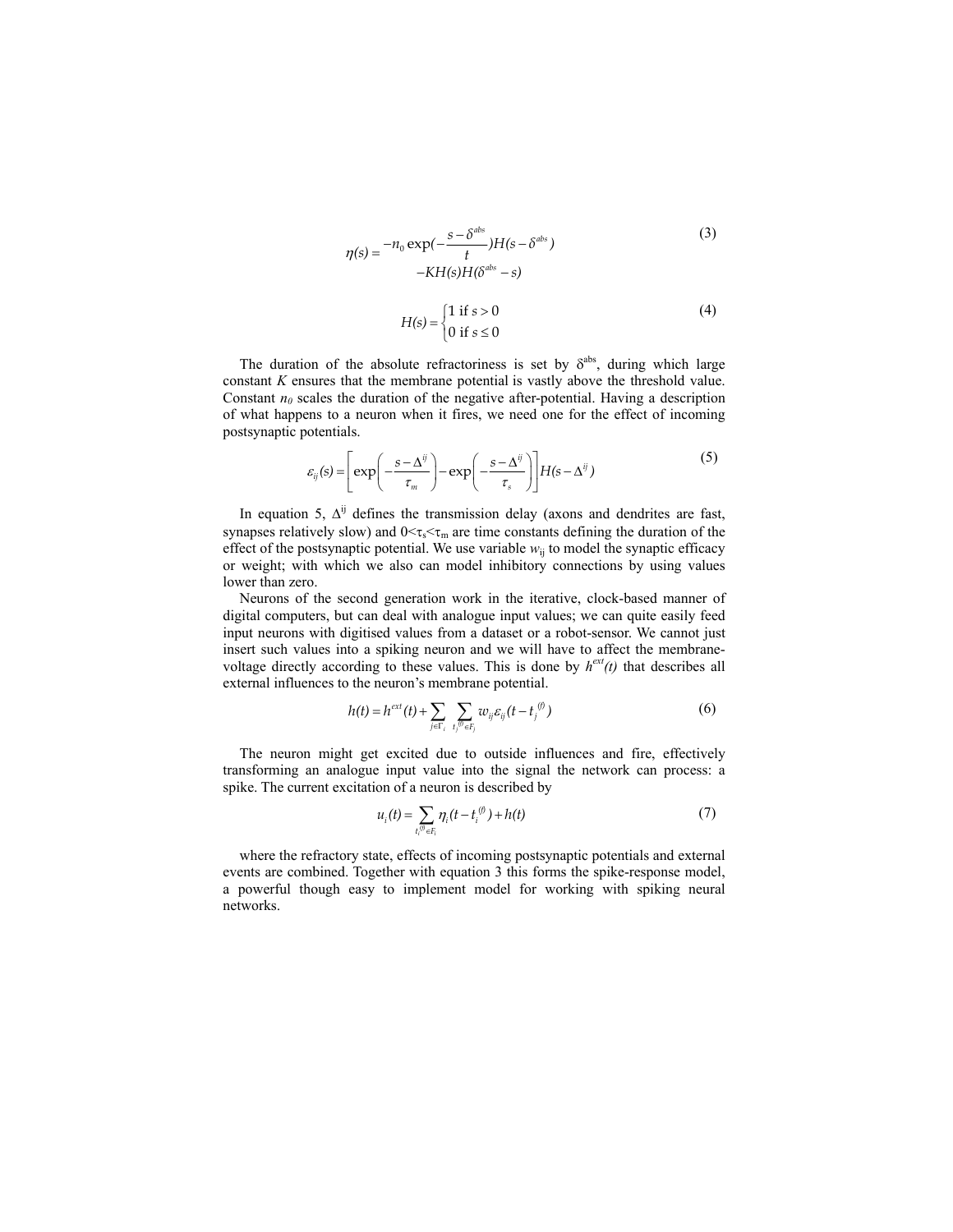## **4 Tasks**

Our goal was to compare a second generation with a third generation neural network type on dynamic tasks. We therefore composed tasks that require the networks to do more than statically map single input values to single output values. In other words, an internal state or history of previous inputs is required to be able to produce the correct output.

To the best of our knowledge, evolving spiking neural networks for such time series tasks has hardly been done before. Because of this we weren't sure what performance to expect and thus started with a few simple tasks. We will now describe all tasks that we created data sets for, which we used both to evolve spiking neural networks and to train the LSTM networks with.

*Frequency detection.* The goal is to classify four different 'frequencies' (fire rates) that are fed into the network. There is one output per frequency to classify and this should be 1 when the corresponding frequency is detected, 0 otherwise. To make sure the detection isn't based on integration, the integrals of the different frequency parts are equal. An extra input is provided to indicate the start of a new frequency block and request output of the previous block (output at other moments doesn't influence fitness).

*Gradient*. In this task the network was asked to classify the direction of a gradient: the network had to determine whether the gradient was positive (increasing input values) or negative (decreasing input values). In other words, the network had to detect the sign of the first derative.

*Inverse binary*. A rather simple task: series of 0's and 1's are given as input, the network should output the opposite. Thus, 0 gives 1 and 1 gives 0.

*Inverse continuous*. A more advanced version of the previous task, this continuous inverse also requires the networks to output the inverse of the input, but the input is now a continuous value between 0 and 1. A simple formula that describes this behaviour is  $out(t) = 1 - in(t)$  (where *t* is the current time step).

*Memory*. In this very difficult task, the network has to repeat a previously seen input on command. First, either 0 or 1 is given as input for some time, after which a period of no input follows. Once the second input line signals by switching to 1, the originally seen input should be given as output. Before this, the output is unimportant and doesn't influence the fitness value.

*Sines*. A difficult classification task. Networks are asked to classify two types of sines, where the frequency is equal, but the amplitude is scaled with either 0.5 or 1.0.

*Switch*. A task where an internal state is an absolute necessity. We tried two versions, in which the input-line has a base value of 0 or 1. The initial desired output value is always 0, and has to be kept so until the input line indicates a switch. This is done by a short (1 time step) peak (i.e. from 0 to 1, or vice-versa). The output has to be kept at 1 until the next switch signal, etcetera. Summarising, each cycle the input is the inverse of the base value; the output value should be inversed (switched).

*Temporal XOR*. One single input value is randomly chosen every time step and is either 0 or 1. The corresponding output should be equal to *in(t) xor in(t-1)*. In other words, the XOR of the last two inputs should be given as output.

We will give more details on the specific data sets we used in our experiments in the section on the results.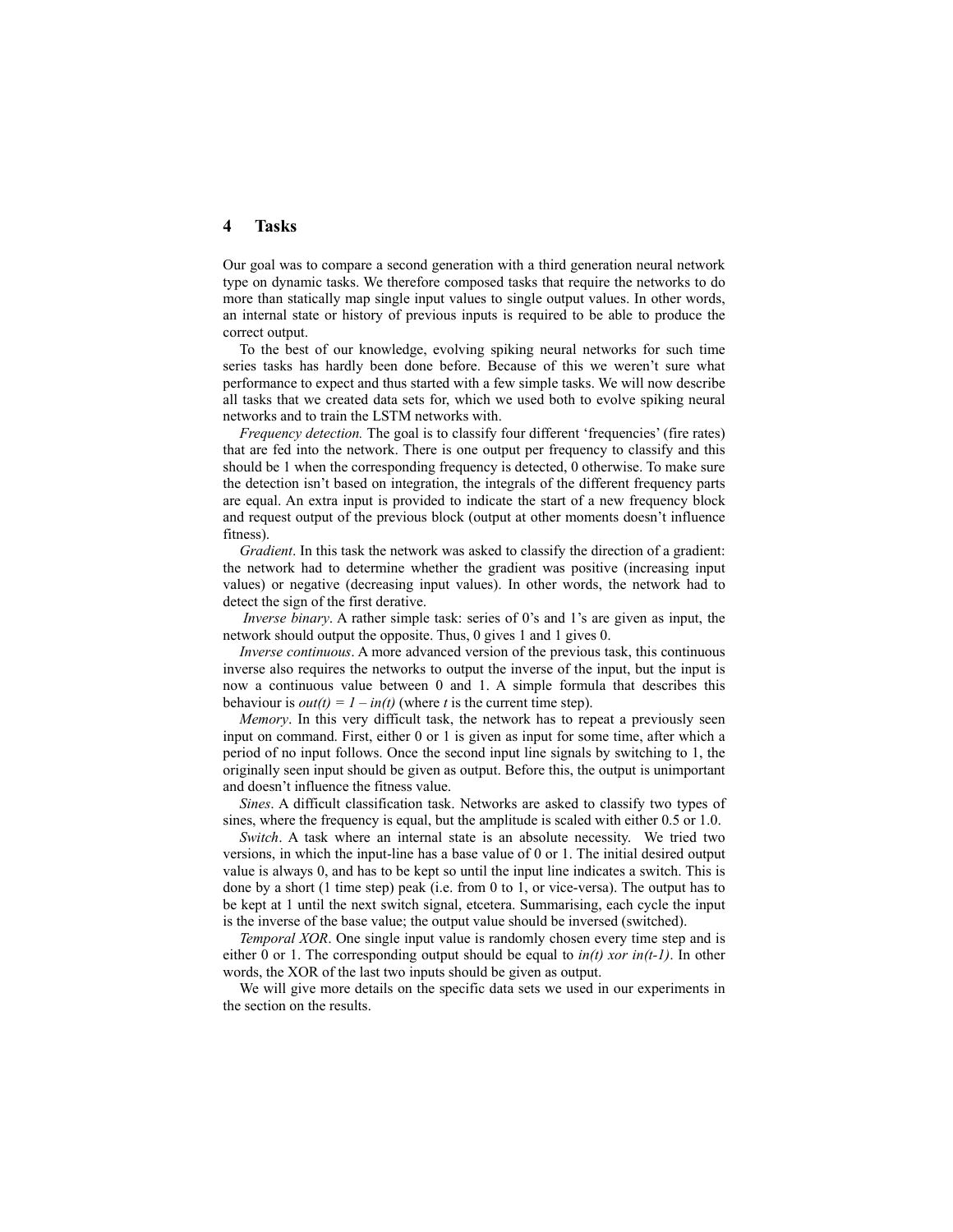#### **4.1 Evaluating Long Short-Term Memory**

Evaluating the LSTM network is done by applying an input from the test set and measuring the error between output and target, this resulting total error is the summed squared error of all output cells for the duration of all sequences.

sequence error = 
$$
\sum_{t} \sum_{k \in output} (d_k(t) - y_k(t))^2
$$
 (8)

Training is finished when either the maximum amount of training period is reached or the error has reached the minimum specified value. After training the network is tested on the test dataset and its output is dumped to a file. This procedure is repeated for a given number of trials.

#### **4.2 Evolving Spiking Circuits**

In order to use the spike response model for artificial evolution, we applied some simplifications to this standard model in order to avoid overly large genomes and limiting the amount of computation needed. Our derivation of the model is based mainly on the model as described by Floreano and Mattiussi [13], and full details of the model used here are omitted due to space reasons, details are listed in our preceding technical report [19]. The software we used is based on *i* [17], an application written for evolutionary robotics with spiking circuits. We started with this application and developed it further to suit our needs.

The number of cycles that each network was tested for a task depended on the task, but the fitness function was always the same, based on the difference between actual and target outputs,

$$
fitness(t) = 1 - \sum_{x} \sqrt{out_x(t) - tar_x(t)}
$$
\n(9)

where *fitness(t)* is the fitness value at cycle *t*, *out<sub>x</sub>(t)* and  $tar_x(t)$  are the actual and target output values, respectively, of neuron *x* at cycle *t*. The fitness values of all cycles are summed and divided by the total number of cycles to normalize between 0 and 1. An output value was not required for every input; for a few tasks, target output was only given for some pre-defined intervals. Output values outside these intervals didn't influence the fitness.

After determining fitness values for all individuals in a population, reproduction can be done. We've used truncation selection: keep only the best individuals for reproduction, dispose of the rest. For improved evolutionary stability, elitism was used in reproduction: by always retaining the best individual (without modifying the genome) we ensured that our search wouldn't loose the current best solution.

The evolution parameters used for the experiments varied: for particular tasks the population size was changed between 60 and 500, while the default size was 120. For truncation selection, the best 25% of the population was always selected for reproduction. The crossover and mutations rates were 0.1 and 0.05, respectively. The maximum number of generations was 300, but fewer generations were enough in most cases.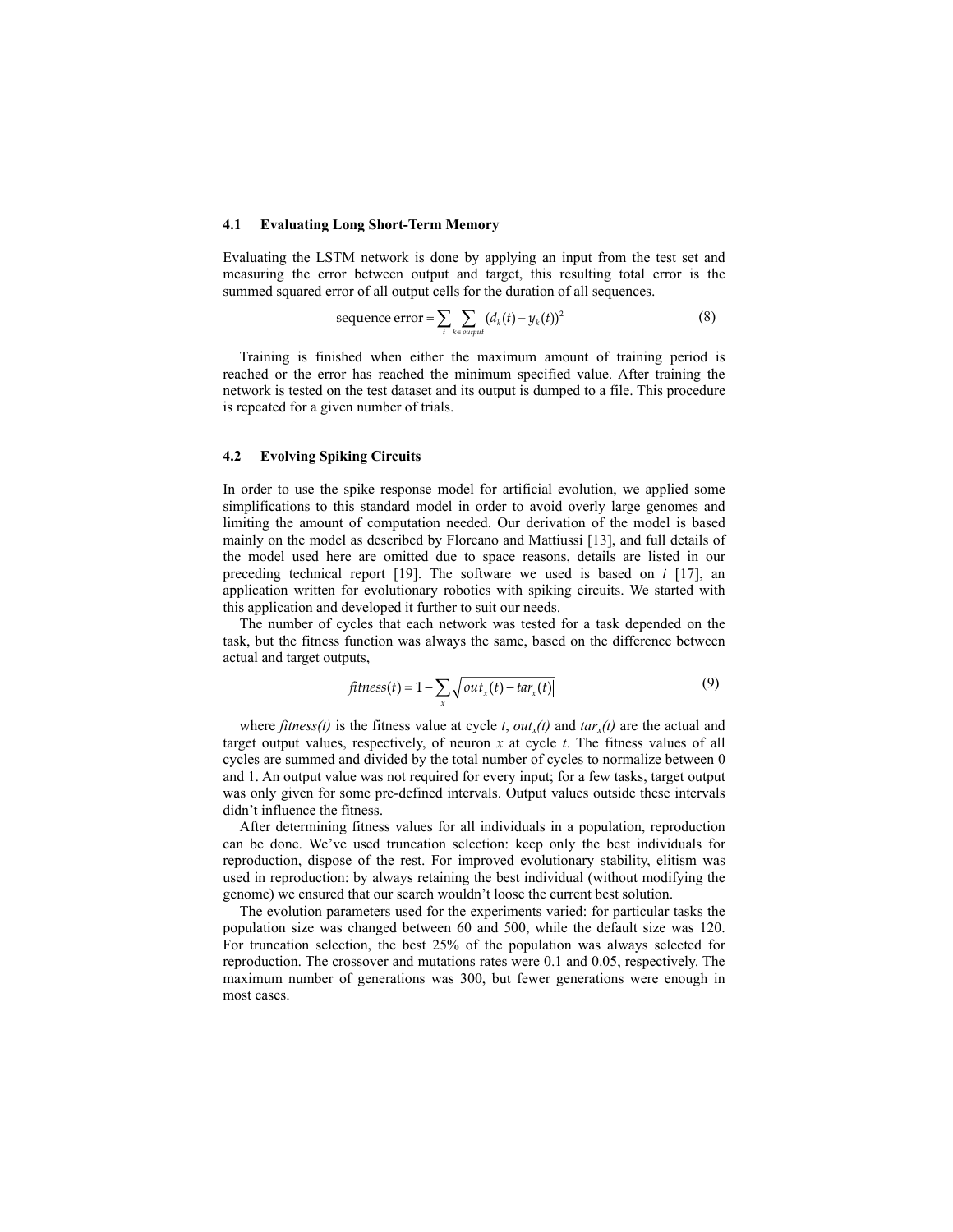## **5 Results**

We have tested both types of networks, using the techniques described above, on the temporal tasks that were explained earlier. Thus, we trained LSTM networks for these tasks and evolved spiking circuits for exactly the same tasks, to enable us to make a comparison.

Our LSTM network topology consists of one input unit, one output unit and no additional conventional hidden units. The hidden layer consisted of two memory blocks, each with 2 memory cells, which was enough for most of the experiments we conducted, and the learning rate was set to 0.1 by default.

Most of the parameters for artificial evolution and spiking circuits have already been described, but there are a few parameters that haven't been settled yet. Almost all used data sets consist of 200 cycles, making evolution quite fast: each individual only needs to be tested for 200 cycles (1 epoch), as results turned out to be constant when more epochs were used. Only the frequency detection data set was significantly larger: 800 cycles.

All tasks were evolved with 5 interneurons in total, we experimented with both more and less interneurons, but more didn't give much better results and less wasn't always enough. For other (task-dependent) settings, we refer to Table 1. We first tried all tasks with the default settings (40 neuron updates per cycle and 20 neuron updates to determine output values), but had to change this in a few cases (essentially to increase resolution). We will now describe the results we obtained for each task separately.

*Frequency detection.* Evolution is very good at finding simple strategies that get a relatively high fitness, but these strategies are not always in accordance with the objective. This is also the case for the frequency detection task: two frequencies seem to be recognised and that gives already fairly good fitness, but the other frequencies are ignored and that wasn't the purpose of the task. LSTM also seems to have

**Table 1.** Overview of all results. Properties of each task are given, also some spiking circuit settings and the sum squared error of both types of network. Task properties:  $\#i$  = number of input values,  $\#out =$  number of output values, Target? = target output defined for?, State? = internal state required to accomplish task. Spiking circuit settings: Bias? = bias receptor added?, #updates = number of neuron updates per cycle, #updOut = number of updates used to determine output value

| Task                  |                |                |         |                | <b>Spiking circuits</b> |          |        |            | <b>LSTM</b> |
|-----------------------|----------------|----------------|---------|----------------|-------------------------|----------|--------|------------|-------------|
| Name                  | $\#$ in        | $\#out$        | Target? | State?         | Bias?                   | #updates | #updOu | <b>SSE</b> | <b>SSE</b>  |
|                       |                |                |         |                |                         |          |        |            |             |
| Frequency             | $\overline{c}$ | $\overline{c}$ | Some    | Yes            | N <sub>0</sub>          | 40       | 20     | 0.250      | 0.2684      |
| detection             |                |                |         |                |                         |          |        |            |             |
| Gradient              |                |                | All     | Yes            | Yes                     | 40       | 20     | 0.182      | 0.0262      |
| Inverse binary        |                |                | All     | No.            | No                      | 40       | 20     | 0.000      | 0.0742      |
| Inverse<br>continuous |                |                | All     | N <sub>0</sub> | No                      | 100      | 80     | 0.003      | 0.0101      |
| Memory                | $\overline{c}$ |                | Some    | Yes            | Yes                     | 40       | 20     | 0.500      | 0.1111      |
| <b>Sines</b>          | $\overline{c}$ |                | Some    | Yes            | Yes                     | 80       | 20     | 0.455      | 0.2954      |
| Switch                |                |                | All     | Yes            | Yes                     | 40       | 20     | 0.118      | 0.8914      |
| Temporal XOR          |                |                | All     | Yes            | Yes                     | 40       | 20     | 0.250      | 0.4989      |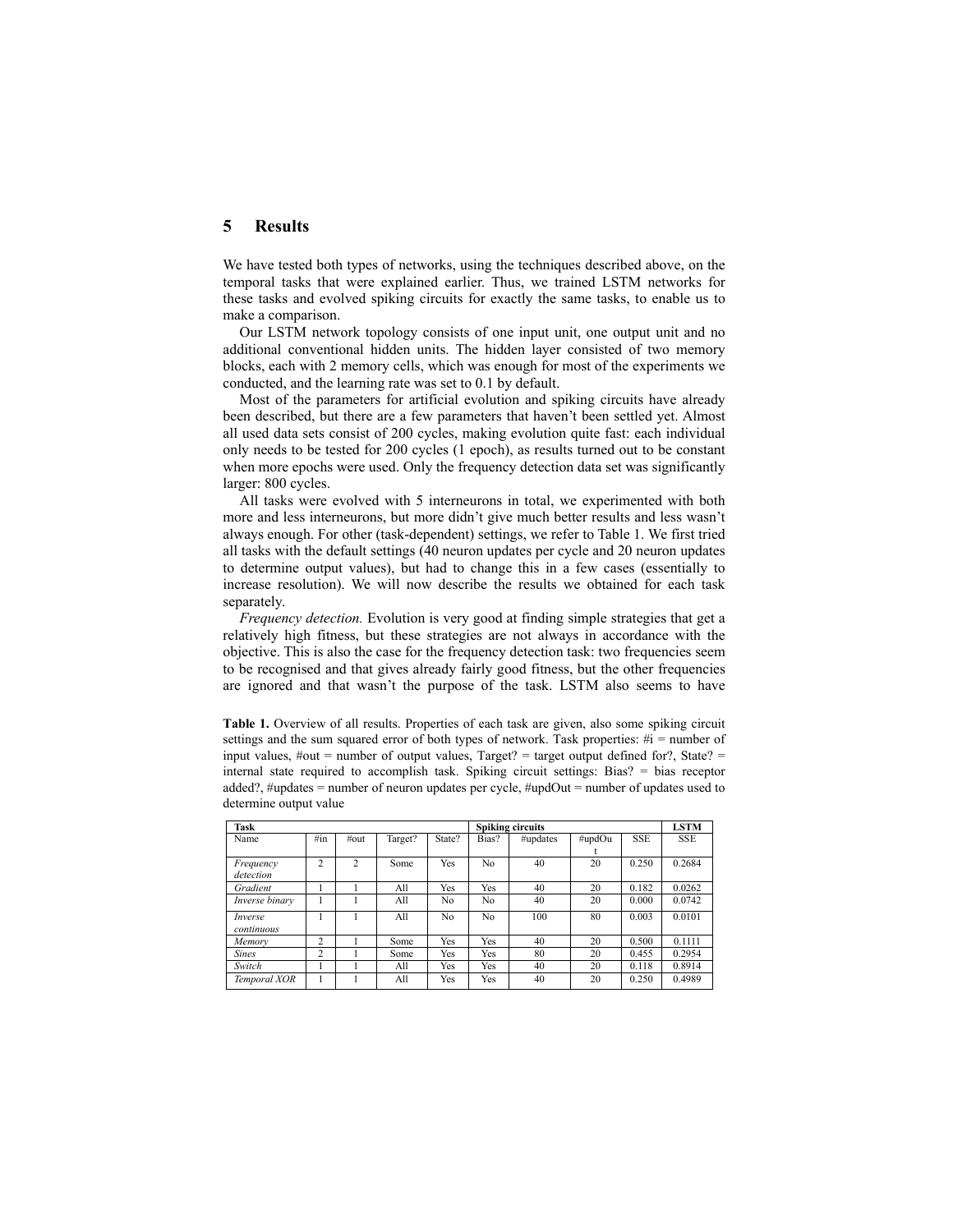problems with this task; it only discriminates between the signals containing pulses and the low threshold input, surely not the preferred behaviour.

*Gradient.* We had to use two different data sets for LSTM: in the original data set, the slopes ended at different values (i.e. no simple ascending from 0 to 1) and this produced unpredictable results. Instead of providing a classification, the output was the inverse of the input (a very surprising result). In the second dataset, all sequences end at the same value (i.e. ascending or descending to 0.5) and LSTM networks are able to classify correctly. We had no such oddities with evolution of spiking networks, but no good individuals were evolved whatsoever. A commonly found strategy was to give high output when the input is high and keep it that way for some time, this turned out to work well. (Similar strategies were found when we tried other data sets.)

*Inverse binary*. LSTM could only produce viable results when the duty cycle was raised to 0.5. In that case, the trained network was on par with our evolved circuits that were perfect solutions. The LSTM networks were just slightly less perfect, as the network always needed a cycle to adjust it's output to the changing input. Spiking circuits didn't need this, they gave the correct inverse even when the input was randomly chosen between 0 and 1 each cycle.

*Inverse continuous*. Performance of the LSTM network was equal to that of the previous task: again the duty cycle had to be raised. The evolved spiking circuits did fairly well again also, but the resolution of input and output is a bottleneck here. As we are working with a (discrete) number of spikes each cycle and not with continuous numbers (as LSTM), it is very important that input and output resolution are in accordance with the number of neuron updates each cycle.

*Memory*. This task shows us the profound advantages of learning over evolutionary search: LSTM can learn this task without too much effort, while our evolutionary approach with spiking networks is unable to reproduce the previously seen input when requested.

*Sines*. This task proved to be too difficult to be solved by evolution as we used it. Even though fitness reached 0.75 at various attempts, the behaviour of the network is far from right and it cannot classify the input sine waves. As for LSTM, classifying the sines fails completely.

*Switch*. The results that we obtained with this task gave us an interesting difference between the two network types. The spiking neural networks found by evolution shows nearly perfect behaviour, only suffering from the fact that it cannot switch its state immediately: it needs two cycles to complete its output change. The same lagging behaviour was seen in the LSTM network, but certainly not with the proposed data set: a 1-cycle input signal was insufficient to switch the output for all topologies tested, the networks simply kept their output at 0. It was not until we lengthened this signal to half (!) of the sequence's length, that the network showed behaviour more like that of the evolved spiking circuit.

*Temporal XOR*. This (unavoidable) XOR-task posed serious problems for both of our approaches. We did not succeed in successfully evolving a spiking neural network capable of solving the described task. All our evolutionary runs (partially with different spiking circuit parameters) came up with an efficient solution of fitness 0.75: the output is always high, except after two subsequent zeroes. None of the many tested LSTM topologies could find a solution for the temporal XOR task as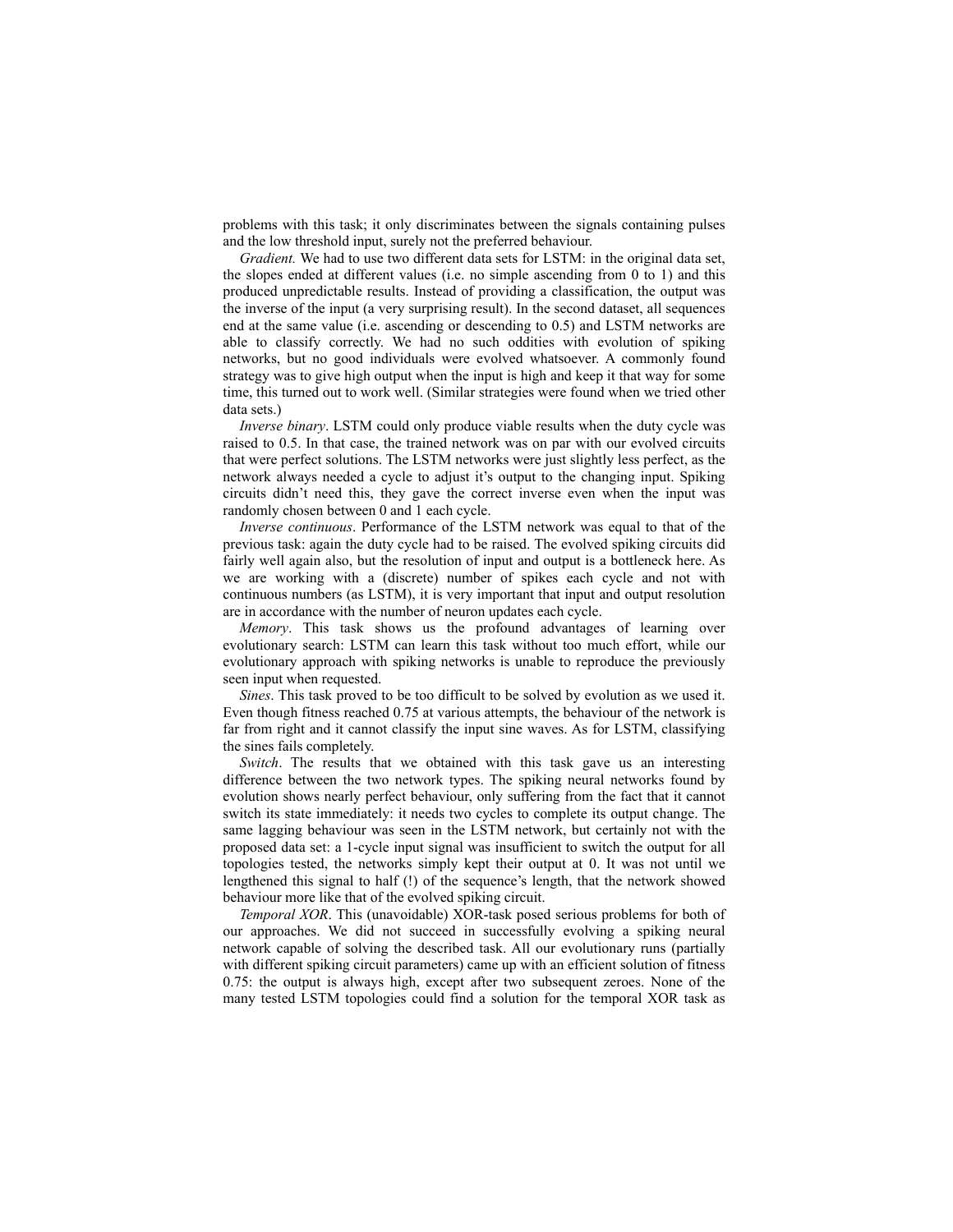described. Output and error remained around the 0.5 during runs after learning. An efficient solution, but not quite what we were after, was found by imposing a delay (only giving 0 as input) after each offered input pair to be XORed.

## **6 Comparison**

The different tasks give widely varying results for the types of networks experimented with: some tasks can be solved by both without too much effort, but this isn't the case for all tasks and some turned out to be infeasible with the parameters and techniques we used.

No serious problems were encountered with the two inverse problems, for which no internal state was required and feed-forward (non-recurrent) neural networks could also be used. As already mentioned, the resolution of input and output is an important issue here and that's something that counts for many real tasks: using rate coding in spiking circuits make that only a certain amount of detail can be dealt with, LSTM doesn't have this problem because it deals with analogue values internally. If very little differences in input (or output) make large differences in a task, it may be more straightforward to use a second-generation network like LSTM. Another possibility is to try pulse-coding schemes with the spiking circuits (e.g. spike time coding) to make encoding input and

output values more precisely. Too difficult for both network types were the sine classification, temporal XOR and frequency detection tasks, but these should be investigated further: we think that especially spiking circuits could perform better if we improved them by adding synaptic plasticity. Evolution is good at finding simple strategies to increase fitness, but these tasks were too difficult to evolve. Individuals that obtained a higher fitness were just lucky, not better at the task at hand. Evolvable tasks show an increasing maximum fitness during an evolutionary run, runs with too difficult tasks show a more or less constant fitness (see fig. 3).

LSTM performed better than spiking networks at two tasks: the gradient sign detection and memory tasks. Evolution was unable to find suitable spiking networks for these, which is not surprising for the memory task: a long time relation between input and output



**Fig. 3.** Evolvability, fitness of best individuals over 100 generations. Typical increasing fitness value, the task is evolvable (*Top*). The maximum stays at the same low value and higher values are just lucky individuals, as the fitness drops back again: not evolvable (*Bottom*)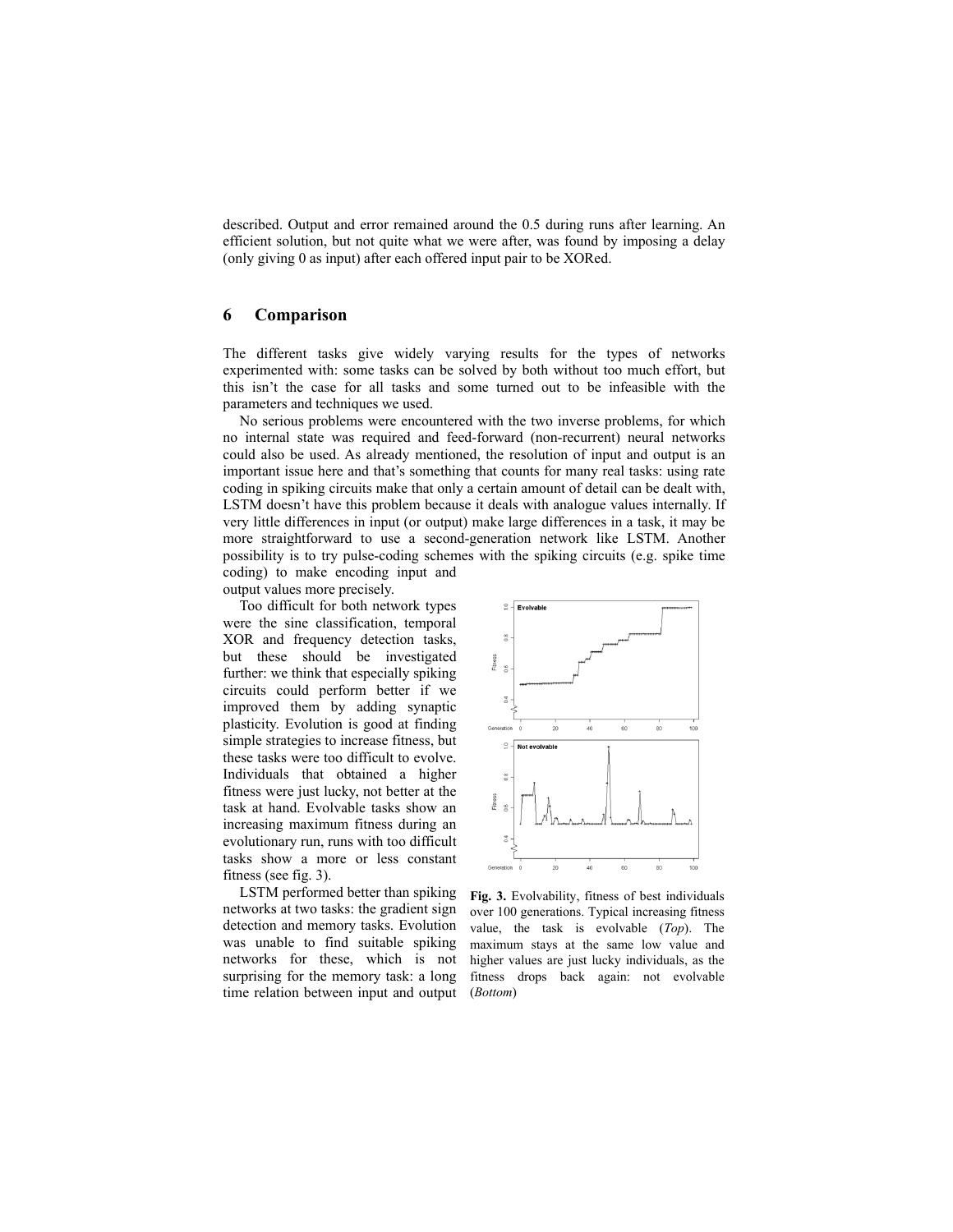has to be found, basically by coincidence. That the gradient sign detection also gave problems may possibly be attributed to the stochastic rate coding: it may be difficult to accomplish this when the gradient is low and the stochastic receptors inflict even more noise in the spike trains.

The one task that spiking circuits were better at than LSTM was the switching task. LSTM networks are unable to completely revise their internal state based on one single input, whereas this is no problem for spiking networks: the neurons are updated 40 times each cycle and a one-cycle change of the input can have a large impact on the internal state of the whole network. This change wasn't always finished within one cycle, but the best networks completed the switch even after the input was back to normal in the next cycle.

## **7 Discussion**

Neural structures as found in nature are very well suited for the processing of temporal information: these networks have an internal dynamic memory state that may be influenced for a shorter or longer time by its inputs – long and short term memory.

We covered some basics of sigmoidal recurrent networks and mentioned some learning algorithms, BPTT and RTRL that can be used to learn temporal correlations. Furthermore, we explained Long Short-Term Memory, a particular strong type of recurrent neural network, as it doesn't suffer from error flow problems as most others.

Spiking neural networks, incorporating third generation neurons, use the element of time in communicating by sending out individual pulses. We have covered the very general and realistic spike-response model, a powerful and realistic model for using pulse coding in neurons. Standard neural network training algorithms use rate coding and cannot be directly used satisfactory for spiking neural networks, therefore we have used evolution to find suitable network topologies and parameters.

We have chosen two specific network types, one from each network generation, and have tested them on a number of dynamic tasks. Some tasks proved too difficult, some were no problem for both networks. There are some fields though where either LSTM or spiking circuits performed better. The difference can be largely brought back to the differences between second and third generation networks. LSTM is an architecture combined with a learning method that is aimed at finding temporal correlations and working with analogue values. Using so-called forgetting gates [18] with LSTM might improve the performance on the more difficult tasks. Spiking circuits work with individual pulses and evolving network properties is a very different way of finding solutions and is not always good enough, which we have shown. But although it is difficult to improve much on LSTM, there is much work to be done on spiking neural networks. Spike-timing dependent synaptic plasticity uses exact spike timing to optimise information-flow through the network, as well as it imposes competition between neurons in the process of unsupervised Hebbian learning. We think such a form of learning would be very beneficial for spiking circuits and could make it possible to find solutions for the more difficult tasks.